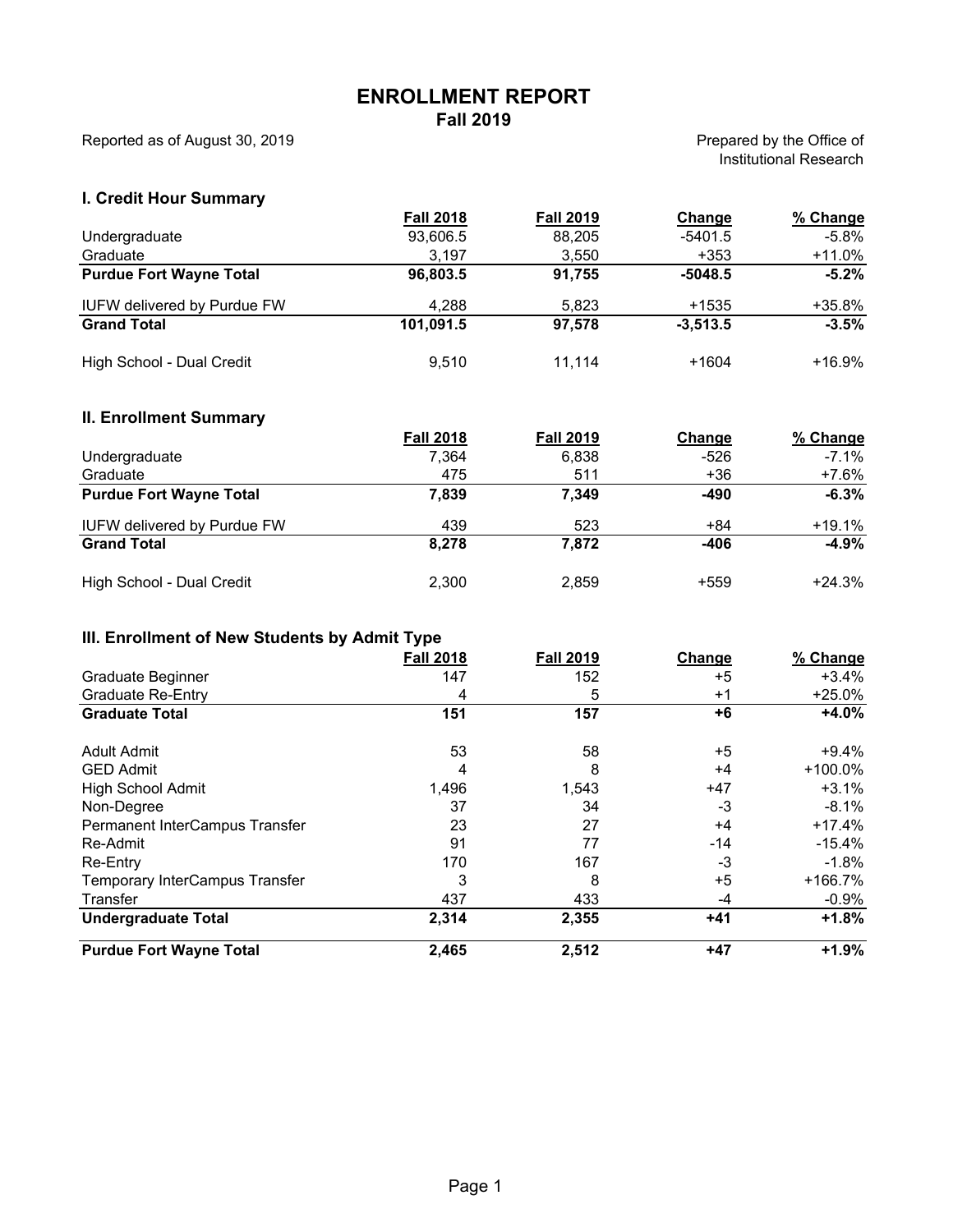### **IV. Enrollment by Class Standing**

|                                    | <b>Fall 2018</b> | <b>Fall 2019</b> | Change | % Change  |
|------------------------------------|------------------|------------------|--------|-----------|
| New Freshman                       | 1,553            | 1.609            | +56    | +3.6%     |
| Returning Freshman                 | 852              | 834              | $-18$  | $-2.1\%$  |
| Sophomore                          | 1,351            | 1,198            | $-153$ | $-11.3%$  |
| Junior                             | 1,349            | 1,207            | $-142$ | $-10.5\%$ |
| Senior                             | 2,165            | 1,902            | $-263$ | $-12.1%$  |
| <b>UG Non-Degree</b>               | 94               | 88               | -6     | $-6.4\%$  |
| Graduate                           | 459              | 493              | $+34$  | +7.4%     |
| Graduate Non-Degree                | 16               | 18               | $+2$   | $+12.5%$  |
| <b>Purdue Fort Wayne Total</b>     | 7,839            | 7,349            | $-490$ | $-6.3%$   |
| <b>IUFW delivered by Purdue FW</b> | 439              | 523              | +84    | $+19.1%$  |
| <b>Grand Total</b>                 | 8,278            | 7,872            | $-406$ | $-4.9%$   |
| High School - Dual Credit          | 2,300            | 2,859            | $+559$ | $+24.3%$  |

## **V. Enrollment by Academic Unit**

|                                    | <b>Fall 2018</b> | <b>Fall 2019</b> | <b>Change</b> | % Change  |  |
|------------------------------------|------------------|------------------|---------------|-----------|--|
| Arts and Sciences                  | 2.409            | 2.285            | $-124$        | $-5.1\%$  |  |
| <b>Business</b>                    | 1,010<br>970     | +40              | $+4.1%$       |           |  |
| Engineering Tech and Comp Sci      | 1,761            | 1.772            | $+11$         | $+0.6%$   |  |
| <b>Health and Human Services</b>   | 540              | 199              | $-341$        | $-63.1%$  |  |
| <b>Professional Studies</b>        | 1,309            | 1.219            | -90           | $-6.9\%$  |  |
| Unit of Affiliated Programs        | 263              | 233              | $-30$         | $-11.4\%$ |  |
| Visual and Performing Arts         | 587              | 631              | $+44$         | $+7.5\%$  |  |
| <b>Purdue Fort Wayne Total</b>     | 7,839            | 7.349            | $-490$        | $-6.3%$   |  |
| <b>IUFW delivered by Purdue FW</b> | 439              | 523              | +84           | $+19.1%$  |  |
| <b>Grand Total</b>                 | 8,278            | 7,872            | -406          | $-4.9%$   |  |
| High School - Dual Credit          | 2.300            | 2.859            | $+559$        | $+24.3%$  |  |

## **VI. Credit Hours by Level and Residency**

|                                    | <b>Fall 2018</b> | <b>Fall 2019</b> | Change     | % Change  |
|------------------------------------|------------------|------------------|------------|-----------|
| <b>UG Resident</b>                 | 85,626.5         | 79.480           | $-6,146.5$ | $-7.2\%$  |
| <b>UG Non-Resident</b>             | 4.117            | 3,603            | $-514$     | $-12.5%$  |
| <b>UG Ohio Reciprocity</b>         | 2,509            | 2,635            | $+126$     | $+5.0\%$  |
| <b>UG Midwest Student Exchange</b> | 1,354            | 2,487            | $+1133$    | $+83.7%$  |
| <b>GR Resident</b>                 | 2,486            | 2.361            | $-125$     | $-5.0\%$  |
| <b>GR Non-Resident</b>             | 687              | 1.138            | $+451$     | $+65.6%$  |
| <b>GR Ohio Reciprocity</b>         | 24               | 51               | $+27$      | $+112.5%$ |
| <b>Purdue Fort Wayne Total</b>     | 96,803.5         | 91,755           | $-5048.5$  | $-5.2%$   |
| <b>IUFW delivered by Purdue FW</b> | 4.288            | 5.823            | $+1535$    | +35.8%    |
| <b>Grand Total</b>                 | 101,091.5        | 97,578           | $-3,513.5$ | $-3.5%$   |
| High School - Dual Credit          | 9.510            | 11.114           | $+1604$    | $+16.9%$  |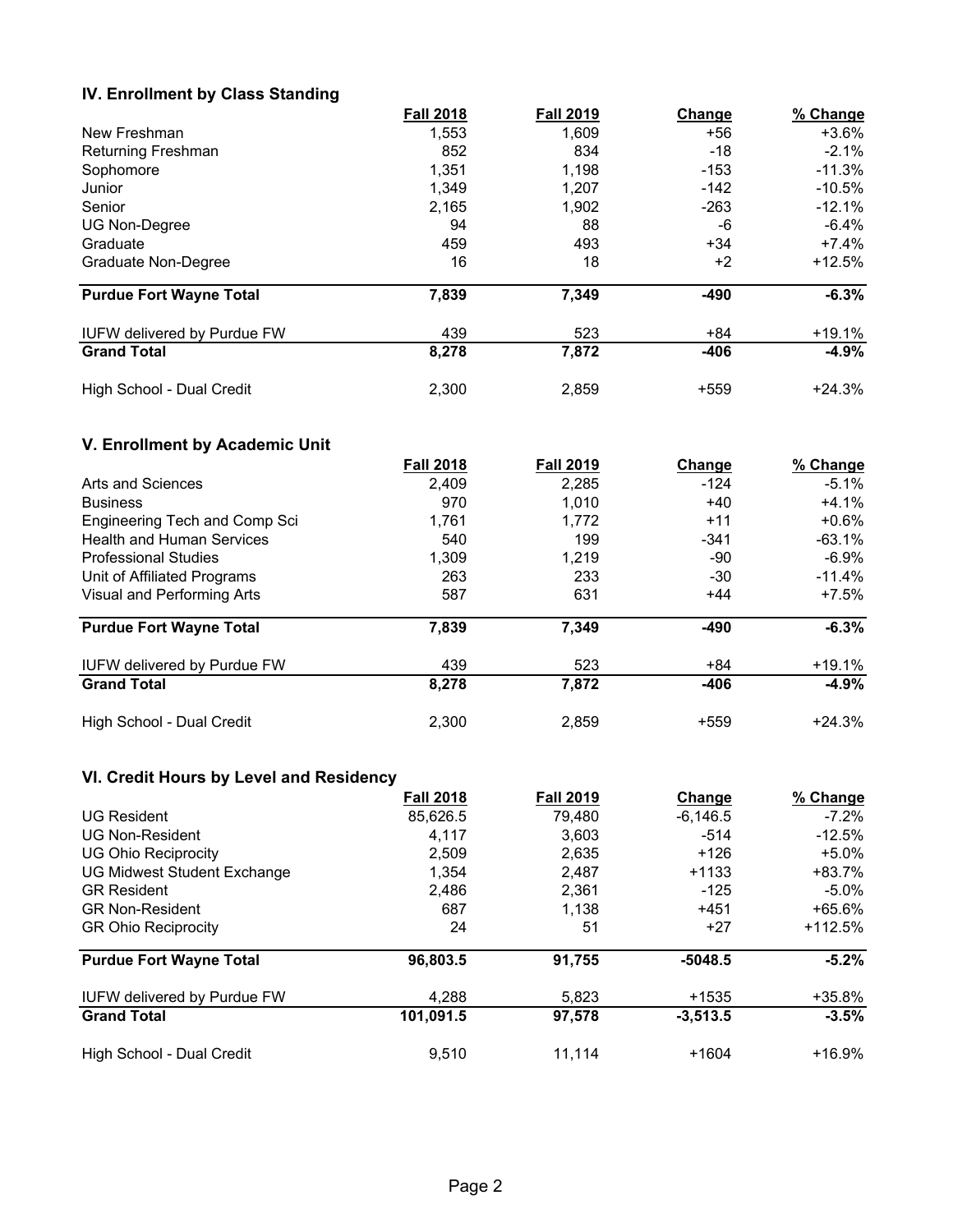| <b>VII. Enrollment by University</b>    |                  |                  |               |          |
|-----------------------------------------|------------------|------------------|---------------|----------|
|                                         | <b>Fall 2018</b> | <b>Fall 2019</b> | <b>Change</b> | % Change |
| <b>Purdue University</b>                | 5,311            | 6,137            | $+826$        | $+15.6%$ |
| Indiana University                      | 2,528            | 1,212            | $-1316$       | $-52.1%$ |
| <b>Purdue Fort Wayne Total</b>          | 7,839            | 7,349            | $-490$        | $-6.3%$  |
| <b>IUFW delivered by Purdue FW</b>      | 439              | 523              | $+84$         | $+19.1%$ |
| <b>Grand Total</b>                      | 8,278            | 7,872            | $-406$        | $-4.9%$  |
| High School - Dual Credit               | 2,300            | 2,859            | $+559$        | $+24.3%$ |
| <b>VIII. Credit Hours by University</b> |                  |                  |               |          |
|                                         | <b>Fall 2018</b> | <b>Fall 2019</b> | Change        | % Change |
| <b>Purdue University</b>                | 66,697.5         | 77,421           | $+10,723.5$   | $+16.1%$ |
| Indiana University                      | 30,106           | 14,334           | $-15772$      | $-52.4%$ |
| <b>Purdue Fort Wayne Total</b>          | 96,803.5         | 91,755           | $-5048.5$     | $-5.2%$  |
| <b>IUFW delivered by Purdue FW</b>      | 4,288            | 5,823            | $+1535$       | $+35.8%$ |
| <b>Grand Total</b>                      | 101,091.5        | 97,578           | $-3,513.5$    | $-3.5%$  |
| High School - Dual Credit               | 9,510            | 11,114           | 1,604         | $+16.9%$ |
| IX. Full Time Equivalent (FTE) by Level |                  |                  |               |          |
|                                         | <b>Fall 2018</b> | <b>Fall 2019</b> | Change        | % Change |
| Undergraduate                           | 6,240            | 5,880            | $-360$        | $-5.8%$  |
| Graduate                                | 266              | 296              | $+29$         | $+11.0%$ |
| <b>Purdue Fort Wayne Total</b>          | 6,507            | 6,176            | $-331$        | $-5.1%$  |
| <b>IUFW delivered by Purdue FW</b>      | 286              | 388              | $+102$        | $+35.7%$ |
| <b>Grand Total</b>                      | 6,793            | 6,564            | $-229$        | $-3.4%$  |
| High School - Dual Credit               | 634              | 741              | $+107$        | $+16.9%$ |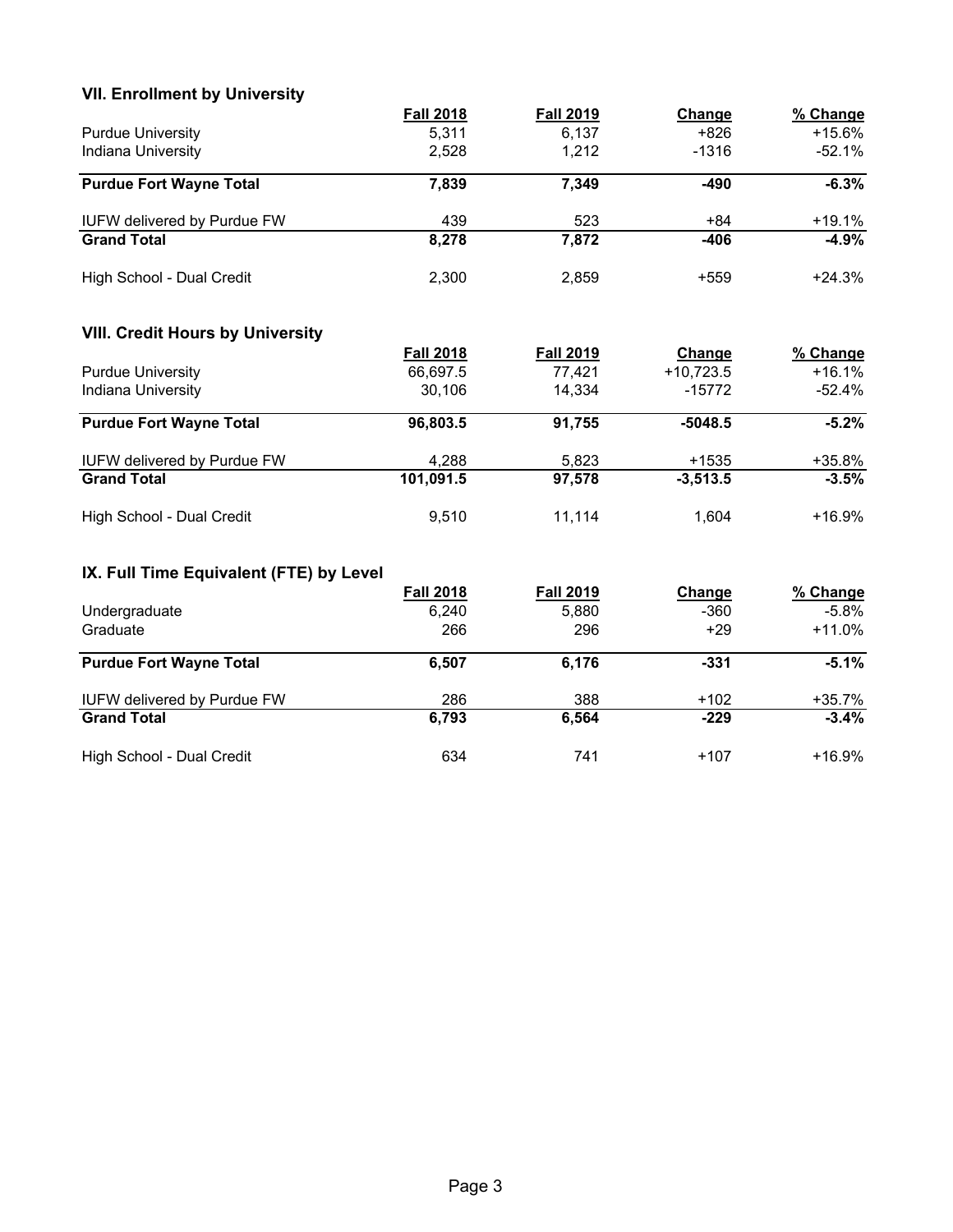#### **X. Enrollment by Major Department**

| v. Elliolillielit by Major Debartillelit |                                                          | <b>Fall 2018</b> | <b>Fall 2019</b> | <b>Change</b>   | % Change           |
|------------------------------------------|----------------------------------------------------------|------------------|------------------|-----------------|--------------------|
| Arts and Sciences                        | <b>Agriculture and Forestry</b>                          |                  | 0                | $-1$            | $-100.0%$          |
|                                          | Anthropology and Sociology                               | 60               | 67               | $+7$            | $+11.7%$           |
|                                          | Arts and Sciences Spec Student                           | 1                | $\mathbf{1}$     | $+0$            | $+0.0%$            |
|                                          | Biology                                                  | 470              | 457              | $-13$           | $-2.8%$            |
|                                          | Chemistry                                                | 83               | 86               | $+3$            | $+3.6%$            |
|                                          | Communication                                            | 200              | 182              | $-18$           | $-9.0%$            |
|                                          | Communication Sci & Disorders                            | 80               | 93               | +13             | +16.3%             |
|                                          | <b>English and Linguistics</b>                           | 157              | 165              | $+8$            | $+5.1%$            |
|                                          | <b>General Studies</b>                                   | 696              | 526              | $-170$          | $-24.4%$           |
|                                          | Graduate School Transfers                                | $\overline{2}$   | 2                | $+0$            | $+0.0%$            |
|                                          | History                                                  | 99               | 101              | $+2$            | $+2.0%$            |
|                                          | Intl Language and Cul Studies                            | 28               | 17               | $-11$           | $-39.3%$           |
|                                          | <b>Mathematical Sciences</b>                             | 93               | 115              | +22             | +23.7%             |
|                                          | Physics                                                  | 63               | 61               | -2              | $-3.2%$            |
|                                          | <b>Political Science</b>                                 | 78               | 94               | $+16$           | $+20.5%$           |
|                                          | Psychology                                               | 295              | 317              | $+22$           | $+7.5%$            |
|                                          | Science and Other PU Transfer                            | 3                |                  | -2              | $-66.7%$           |
|                                          | Total                                                    | 2,409            | 2,285            | $-124$          | $-5.1%$            |
|                                          |                                                          |                  |                  |                 |                    |
| <b>Business</b>                          | Accounting                                               | 189              | 172              | $-17$           | $-9.0%$            |
|                                          | <b>Business Administration</b>                           | 204              | 273              | +69             | +33.8%             |
|                                          | Economics and Finance                                    | 124              | 128              | $+4$            | $+3.2%$            |
|                                          | <b>Management and Marketing</b><br>Total                 | 453<br>970       | 437<br>1,010     | $-16$<br>+40    | $-3.5%$<br>$+4.1%$ |
|                                          |                                                          |                  |                  |                 |                    |
| Engineering Tech and Comp Sci            | Civil/Mechanical Engineering                             | 320              | 311              | -9              | $-2.8%$            |
|                                          | <b>Computer Science</b>                                  | 372              | 398              | +26             | $+7.0%$            |
|                                          | Electrical/Computer Engr                                 | 201              | 203              | $+2$            | $+1.0%$            |
|                                          | Organizational Leadership                                | 300              | 271              | $-29$           | $-9.7%$            |
|                                          | School of Polytechnic                                    | 568              | 589              | $+21$           | $+3.7%$            |
|                                          | Total                                                    | 1,761            | 1,772            | $+11$           | $+0.6%$            |
| <b>Health and Human Services</b>         | <b>Dental Education</b>                                  | 93               | 39               | $-54$           | $-58.1%$           |
|                                          | <b>Health Sciences</b>                                   | $\mathbf{1}$     | 0                | $-1$            | $-100.0%$          |
|                                          | Med Imaging and Radiologic Sci                           | 69               | 19               | $-50$           | $-72.5%$           |
|                                          | Nursing                                                  | 377              | 141              | $-236$          | $-62.6%$           |
|                                          | Total                                                    | 540              | 199              | $-341$          | $-63.1%$           |
| <b>Professional Studies</b>              | Hospitality and Tourism Mgmt                             | 80               | 62               | $-18$           | $-22.5%$           |
|                                          | Human Services                                           | 223              | 201              | $-22$           | $-9.9%$            |
|                                          | <b>Public Policy</b>                                     | 233              | 216              | $-17$           | $-7.3%$            |
|                                          | School of Education                                      | 773              | 740              | $-33$           | $-4.3%$            |
|                                          | Total                                                    | 1,309            | 1,219            | -90             | -6.9%              |
| Unit of Affiliated Programs              | <b>Collegiate Connection</b>                             | 2,300            | 2,859            | $+559$          | $+24.3%$           |
|                                          | <b>Student Success &amp; Transitions</b>                 | 263              | 233              | $-30$           | $-11.4%$           |
|                                          | Total                                                    | 2,563            | 3,092            | $+530$          | $+20.7%$           |
|                                          |                                                          |                  |                  |                 |                    |
| Visual and Performing Arts               | Art and Design                                           | 340              | 314              | $-26$           | $-7.6%$            |
|                                          | School of Music                                          | 184              | 244              | +60             | +32.6%             |
|                                          | Theatre<br>Total                                         | 63<br>587        | 73<br>631        | $+10$<br>$+44$  | +15.9%<br>$+7.5%$  |
|                                          |                                                          |                  |                  |                 |                    |
|                                          | <b>Purdue Fort Wayne Total</b>                           | 10,139           | 10,208           | $+70$           | $+0.7%$            |
|                                          |                                                          |                  |                  |                 |                    |
|                                          | <b>IUFW delivered by Purdue FW</b><br><b>Grand Total</b> | 439<br>10,578    | 523<br>10,731    | $+84$<br>$+153$ | +19.1%<br>$+1.4%$  |
|                                          |                                                          |                  |                  |                 |                    |